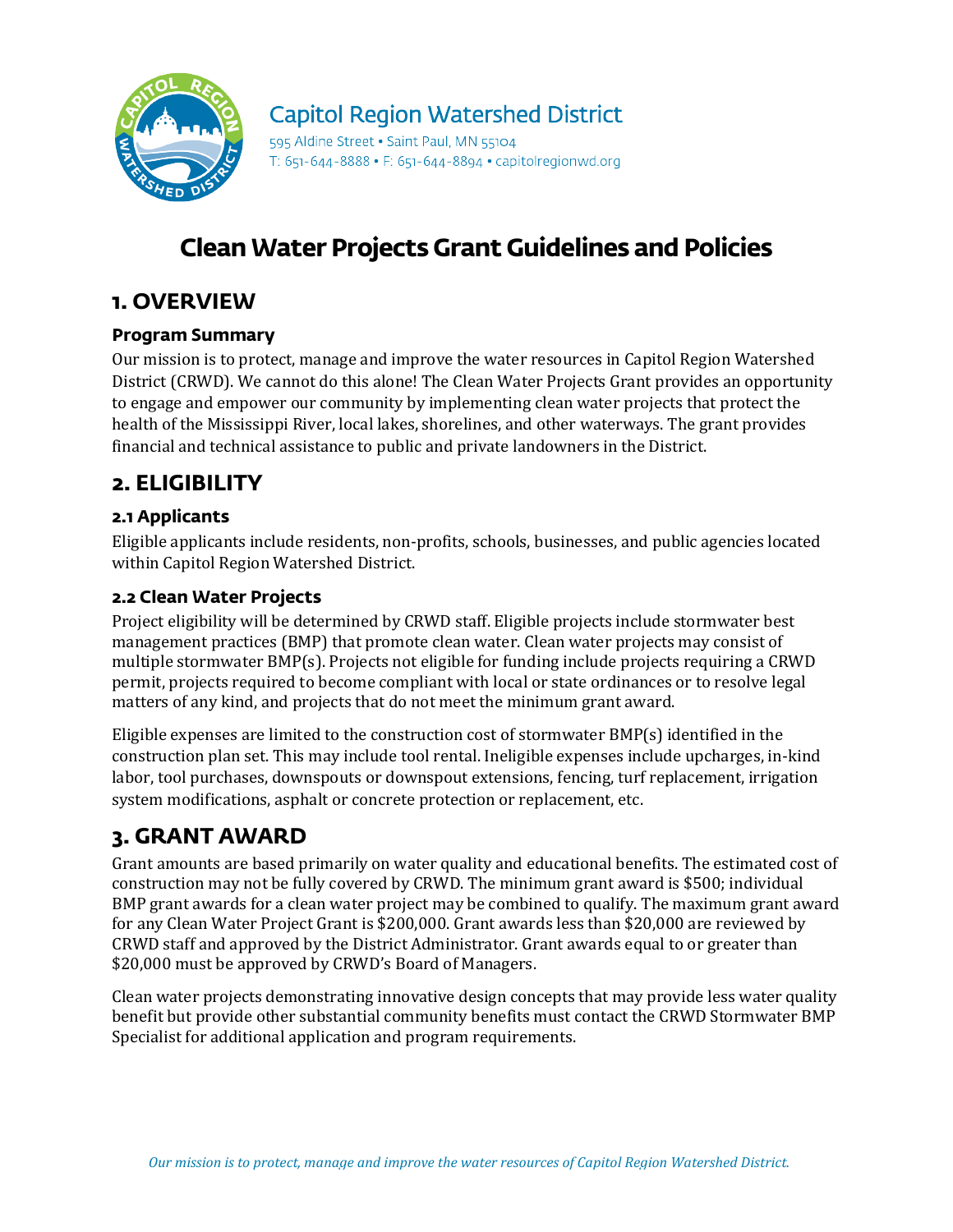#### **3.1 Match Requirements**

Matching funds are expenses paid by the grantee that are not reimbursed through this grant. Funds are only considered to be match if they are applied towards otherwise grant eligible project expenses. A minimum match amount is required for all projects as defined below:

- Residential, public agencies and non-profits: match requirement of 5%
- Business and other for-profit organizations: match requirement of 25%

#### **3.2 Focus Area Match Requirements**

To increase grant projects in the District, funding match requirements in Saint Anthony Hill, Trout Brook, and Phalen creek subwatersheds have been adjusted. Those subwatersheds are a focus area because they have fewer grant projects than other portions of the District and they overlap with communities of historically underrepresented groups, including people of color, immigrants, younger generations, and those living in poverty. Check the [Focus Area Map](https://crwd.maps.arcgis.com/apps/instant/lookup/index.html?appid=87176fca6838447f875c39a76126f9a6) to see if you qualify.

- Residential: no match requirement
- Public agencies and non-profits: match requirement of 5%
- Businesses and other for-profit organizations: match requirement of 10%

## **4. PROCESS**

CRWD partners with Ramsey County Soil & Water Conservation Division (RCSWCD) to offer technical services on clean water projects. Throughout the grant process, grant recipients will work with both a Ramsey County Conservation Design Specialist, as well as the CRWD Stormwater BMP Specialist.

#### **4.1 Clean Water Project Timeline**

Average six-month process timeline if site visit and construction plans are needed:

- Site visits: 2-4 weeks from initial inquiry
- Clean Water Proposal (CWP): 4-6 weeks from site visit
- Application: provided with CWP and may take up to 30 business days to approve
- Construction plans: 4-6 weeks after application has been approved
- Agreement: up to 45 business days if approval by CRWD Board of Managers is needed

#### **4.2 Before You Start a Clean Water Project**

- 1. Fill out a [Clean Water Projects](https://crwd.ms4front.net/stewardshipgrant/) Grant Interest Form to schedule a site visit.
- 2. The CRWD Stormwater BMP Specialist will send you a Clean Water Proposal (CWP) and program application that describes the general size and location of the project identified at the site visit. The CWP also includes an estimated project cost and estimated grant award.

#### **4.3 Application and Design**

- 1. Complete and submit a grant application to the Stormwater BMP Specialist.
- 2. The Ramsey County Conservation Design Specialist will develop the construction plan set. This may take up to 30 business days to complete from submission of the application. You may also choose to hire your own design services\*.
- 3. The CRWD Stormwater BMP Specialist will send you the construction plan set, materials estimate, and cost estimate.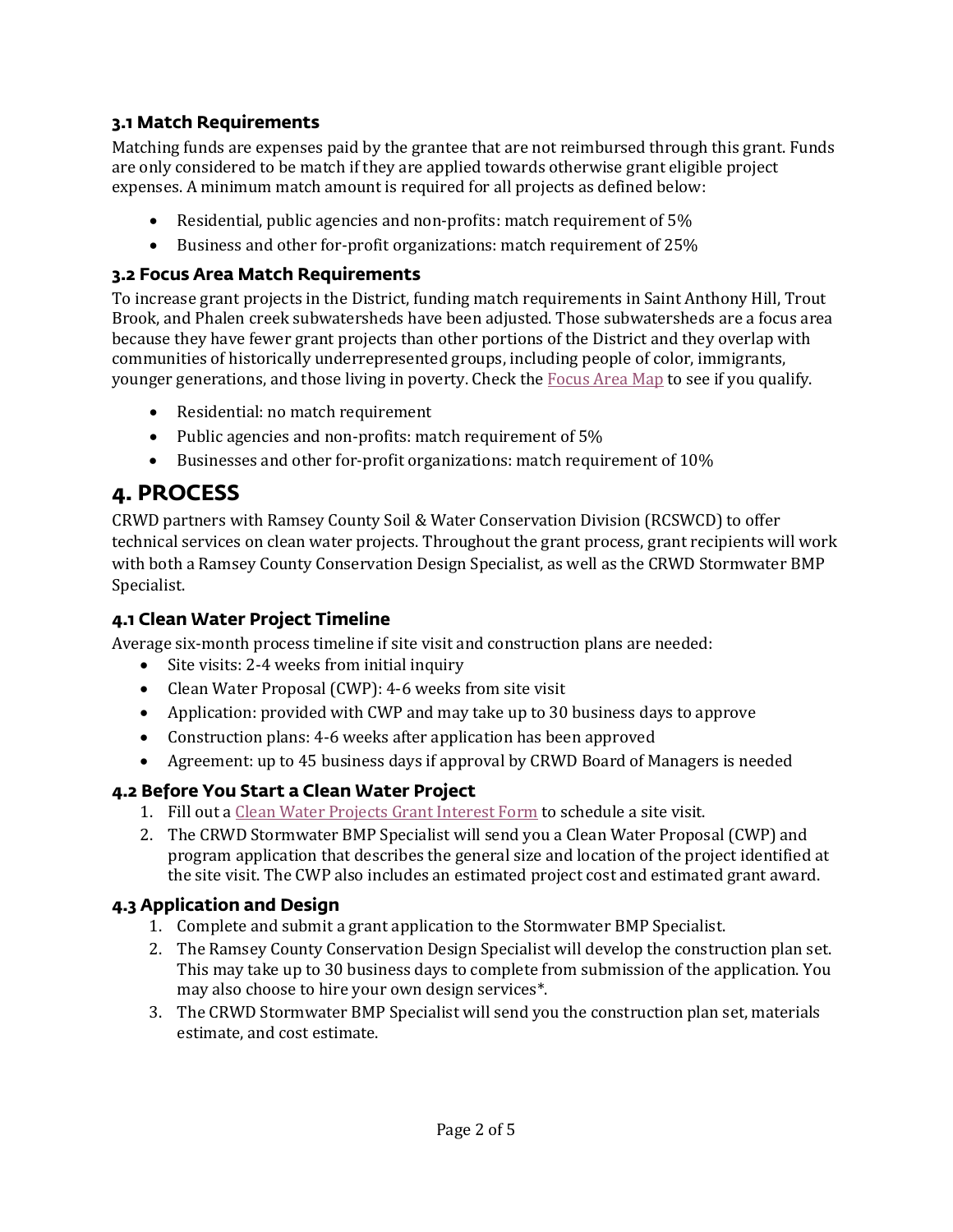\*Hiring Your Own Design Services:

Plans designed by others must be approved by CRWD before they are sent out to bid or constructed. Send completed designs to both the CRWD Stormwater BMP Specialist and the Ramsey County Conservation Design Specialist.

Construction plans must include:

- Scaled plan drawings
- Cross-section details and design specifications outlined by CRWD

The cost estimate must include:

- Labor cost per BMP, itemized<br>• Material cost per BMP, itemize
- Material cost per BMP, itemized

#### **4.4 Grant Agreement and Other Potential Permits**

- 1. The CRWD Stormwater BMP Specialist will send you the grant agreement with instructions on how to sign electronically. Alternative methods to sign the grant agreement will also be available.
- 2. Review local ordinances and obtain required permits, if applicable.

### **4.5 Pre and Post Construction**

- 1. Schedule a pre-construction meeting with yourself, the Ramsey County Conservation Design Specialist, and your contractor, if applicable. DO NOT begin construction or purchase supplies until a pre-construction meeting has been completed
- 2. After construction is complete contact the Ramsey County Conservation Design Specialist to schedule a final inspection.
- 3. Address any issues found during the final inspection

#### **4.6 Grant Reimbursement/Payment**

- 1. Contact the CRWD Stormwater BMP Specialist when the project is complete for the Reimbursement Form.
- 2. Send completed form with itemized receipt(s) or invoice(s) that show proof of payment to the Stormwater BMP Specialist.
- 3. CRWD staff will review the material for compliance with grant policies and process reimbursement.
- 4. Reimbursement check will be mailed to grantee within 60 business days of project approval.

# **5. APPLICATION REQUIREMENTS**

Applications for the Clean Water Projects Grant are accepted year-round. An application must be submitted to CRWD for review and approval. Clean water projects cannot start before an application is approved and grant agreement is signed.

## **6. MATCH REQUIREMENTS**

Grant awards are subject to match requirements. See the Grant Award section of the Guidelines for more information on match requirements.

## **7. APPROVAL**

It is CRWD's responsibility to ensure program funds are used efficiently. Staff at CRWD will examine application and reimbursement materials to assure cost-effective methods and materials were used to implement projects. CRWD holds the right to withhold funds or terminate agreements that do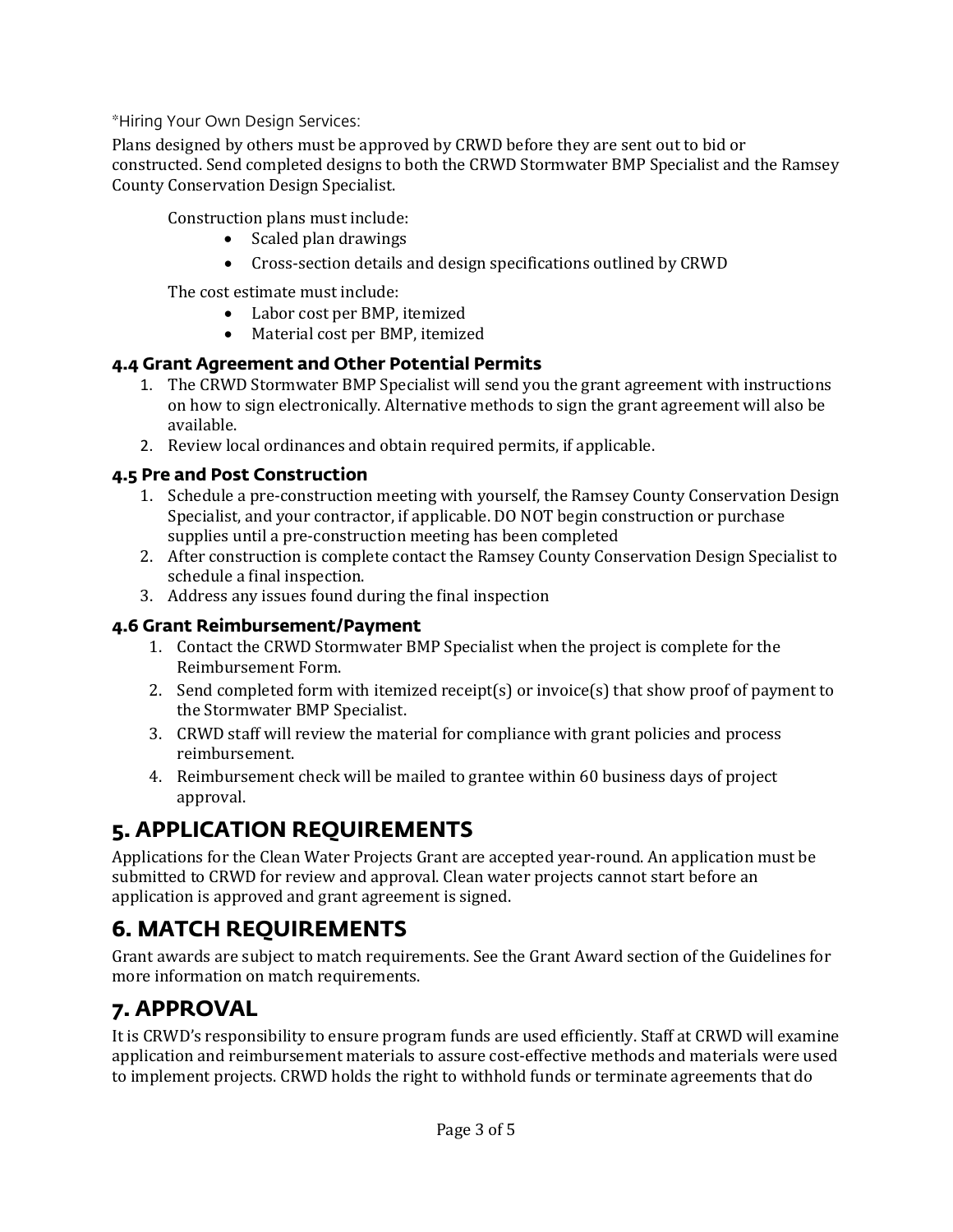not meet design specifications, grant agreement requirements, or follow program policies and guidelines.

# **8. AGREEMENT**

The grant agreement will be executed by CRWD upon approval by the District Administrator. Exhibits to the agreement include the approved construction plan set, and maintenance requirements.

## **8.1 Project Schedule**

Fully executed grant agreements are valid for 24 months. Clean water projects started before the agreement is fully executed do not qualify for funding; including materials purchased prior to the fully executed agreement. A pre-construction meeting with the grantee and contractor, if applicable, must be completed before construction begins. CRWD reserves the right to withdraw project funding if the project is not completed by the termination date unless a written contract amendment is executed between both parties.

### **8.2 Amendment**

Any amendment to the grant agreement terms shall be approved by the CRWD Administrator and must be signed by both parties upon mutual agreement.

### **8.3 Maintenance Grant**

Clean water projects eligible for the Maintenance Grant will be identified and enrolled at the time of grant agreement execution. Participation is encouraged but not required to receive a Clean Water Projects Grant.

# **9. CONSTRUCTION MANAGEMENT**

It is the sole responsibility of the grantee to manage the construction of the clean water project. Projects must be constructed per the design specifications on the construction plan set attached to the fully executed grant agreement. Projects not constructed to the design specifications may not qualify for grant reimbursement. Change orders must be approved by CRWD prior to implementation and may not qualify for a grant funding.

# **10. PAYMENT/REIMBURSEMENT**

Clean water projects located in the Focus Area are eligible for 50% advancement of grant awarded funds. Applicants interested in advancement of grant awarded funds must contact the Stormwater BMP Specialist for program details before a grant agreement has been executed. The remainder of the grant funds are issued after final project completion.

Clean Water Projects Grant awards are issued as a reimbursement after a project has passed final inspection. Reimbursement is issued in the form of a check and will be mailed to the address provided on the application. Allow up to 60 business days to receive reimbursement after the reimbursement form is submitted. Receipts and invoices submitted with the reimbursement form must be itemized and show proof of payment prior to reimbursement. All submitted items will be reviewed by CRWD staff for eligibility. CRWD holds the right to withhold, adjust or deny grant awards based on the final inspection.

# **11. OPERATION AND MAINTENANCE REQUIREMENTS**

Grantee operation and maintenance (O&M) is required for all grant awarded clean water projects. The maintenance plan is incorporated into the grant agreement as EXHIBIT B and is the sole responsibility of the grantee. All clean water projects have a minimum 10-year O&M requirement